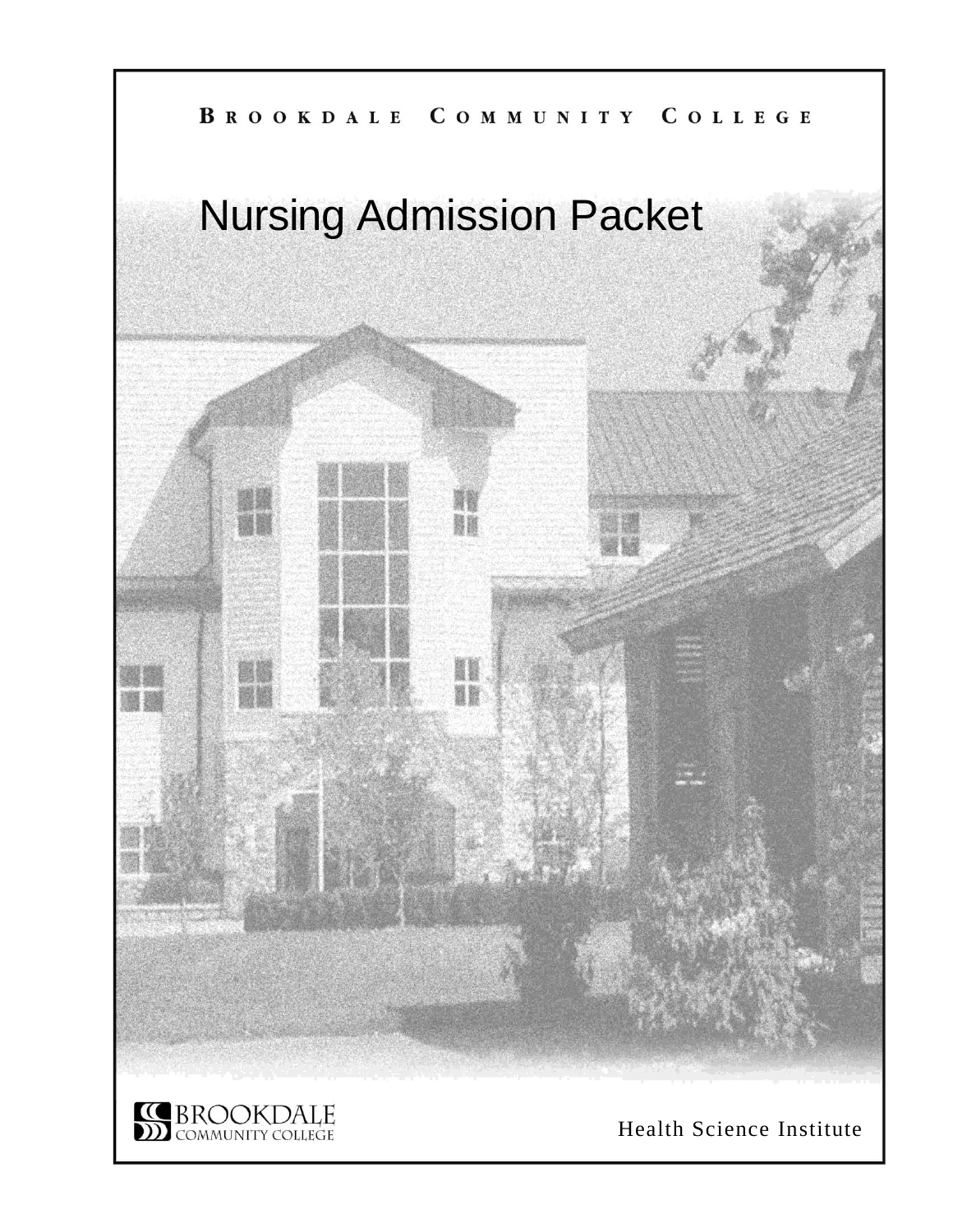Dear Prospective Nursing Student:

This packet was designed to provide you with information about the Health Science programs, the profession of nursing, and the Nursing Program at Brookdale Community College. It includes the nursing admission process and the curriculum requirements for the Nursing Program.

Before considering admission to the program, we suggest you take time to investigate the profession. Observing nurses working, speaking with nursing professionals, visiting the College Library, or searching the Internet may help you to better understand the job requirements and the program.

Any questions regarding admission to the Brookdale Community College Nursing Program should be addressed to healthscienceadmissions@brookdalecc.edu. Questions about prerequisites and courses should be directed to an Academic Advisor at 732.224.2555. If you have specific questions about the field of nursing, please contact Jayne Edman, Dean of Health Science or Patricia D'Aloia-Gandolfo, Nursing Department Chair.

Good luck with your decision.

Sincerely,

Patricia D'Aloia-Gandolfo, MS, RN Department Chair 732.224.2398 [pdaloiagandolfo@brookdalecc.edu](mailto:pdaloiagandolfo@brookdalecc.edu)

Jayne Edman, Ed.D., RN Dean of Health Science 732.224.2415 [jedman@brookdalecc.edu](mailto:jedman@brookdalecc.edu)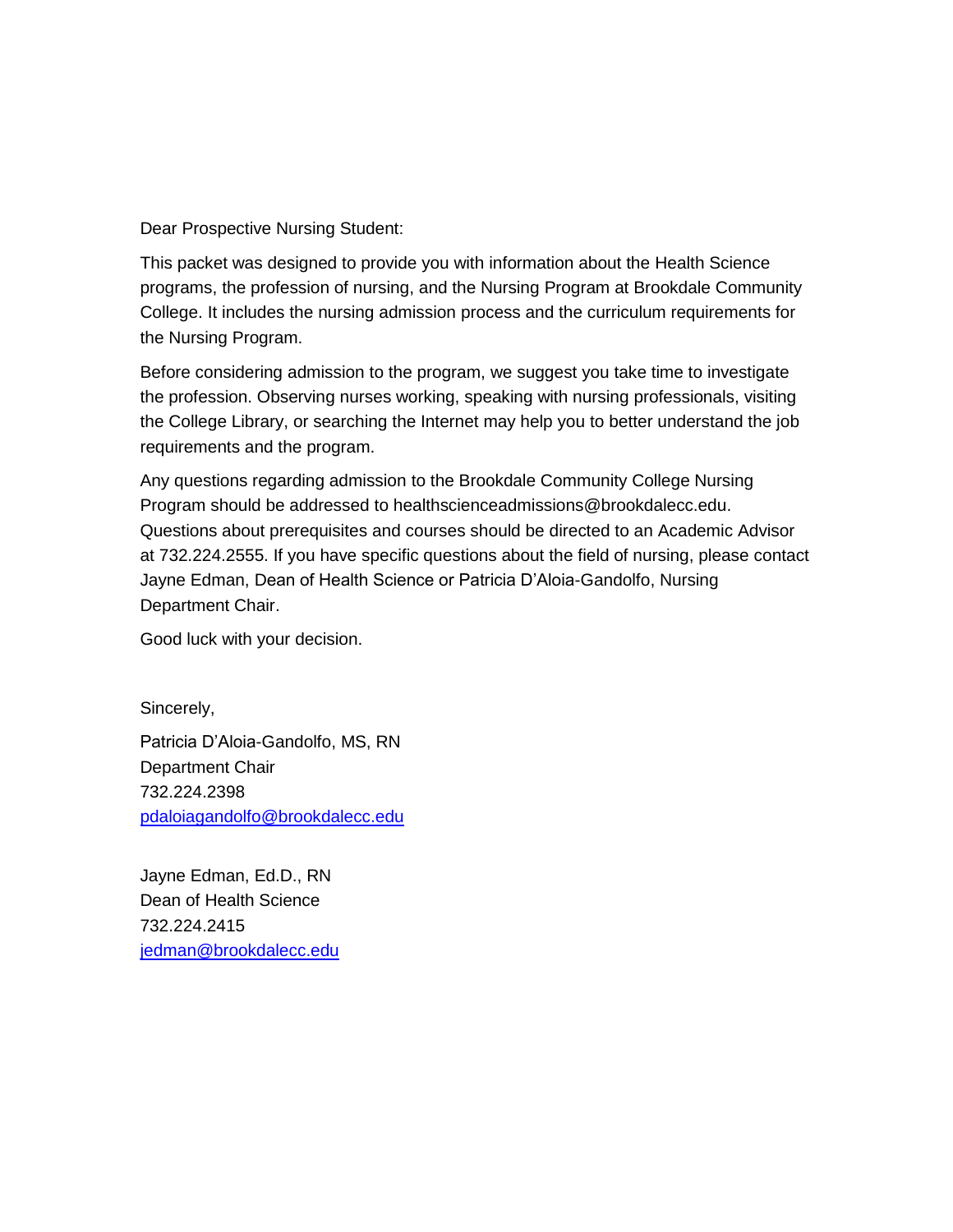### **REGISTERED NURSES**

### **Nature of the Work**

Registered nurses care for the sick and help people stay well. They are typically concerned with the "whole person," providing for the physical, mental, and emotional needs of their patients. They are advocates and health educators for patients, families, and communities. When providing direct patient care, they observe, assess, and record symptoms, reactions, and progress; administer medications; instruct patients and families in proper care; and assist in convalescence and rehabilitation. They also help individuals and groups take steps to improve or maintain their health.

Hospital nurses form the largest group of nurses. Most are staff nurses who provide bedside nursing care and carry out medical regimens. They may also supervise licensed practical nurses and aides. Hospital nurses usually are assigned to one area such as surgery, maternity, pediatrics, emergency room, intensive care, or treatment of cancer patients.

Home health nurses provide services to patients at home. After assessing patients' home environments, they care for and instruct patients and their families. Home health nurses care for a broad range of patients, such as those recovering from illnesses and accidents, cancer and childbirth. They must be able to work independently and may supervise home health aides.

Community health nurses work in government and private agencies and clinics, schools, retirement communities, and other community settings. They focus on populations, working with individuals, groups, and families to improve the overall health of communities. Community health nurses instruct individuals, families, and other groups in health education, disease prevention, nutrition, and child care. They also arrange for immunizations, blood pressure testing, and other health screenings.

Nursing home nurses manage nursing care for residents with conditions ranging from a fracture to Alzheimer's disease. Although they spend some of their time on administrative and supervisory tasks, registered nurses also assess residents' medical conditions, develop treatment plans, and supervise licensed practical nurses and nurses aides.

Nurses can advance to management positions. Increasingly, these positions require a baccalaureate degree in nursing. Opportunities to pursue a baccalaureate degree in nursing are available through transfer (articulation) agreements with four-year colleges.

With a master's degree in nursing, registered nurses may obtain certification as advanced practice nurses, enabling them to provide primary health care and diagnose and treat common illnesses and injuries. Advanced practice nurses can also prescribe medications and devices.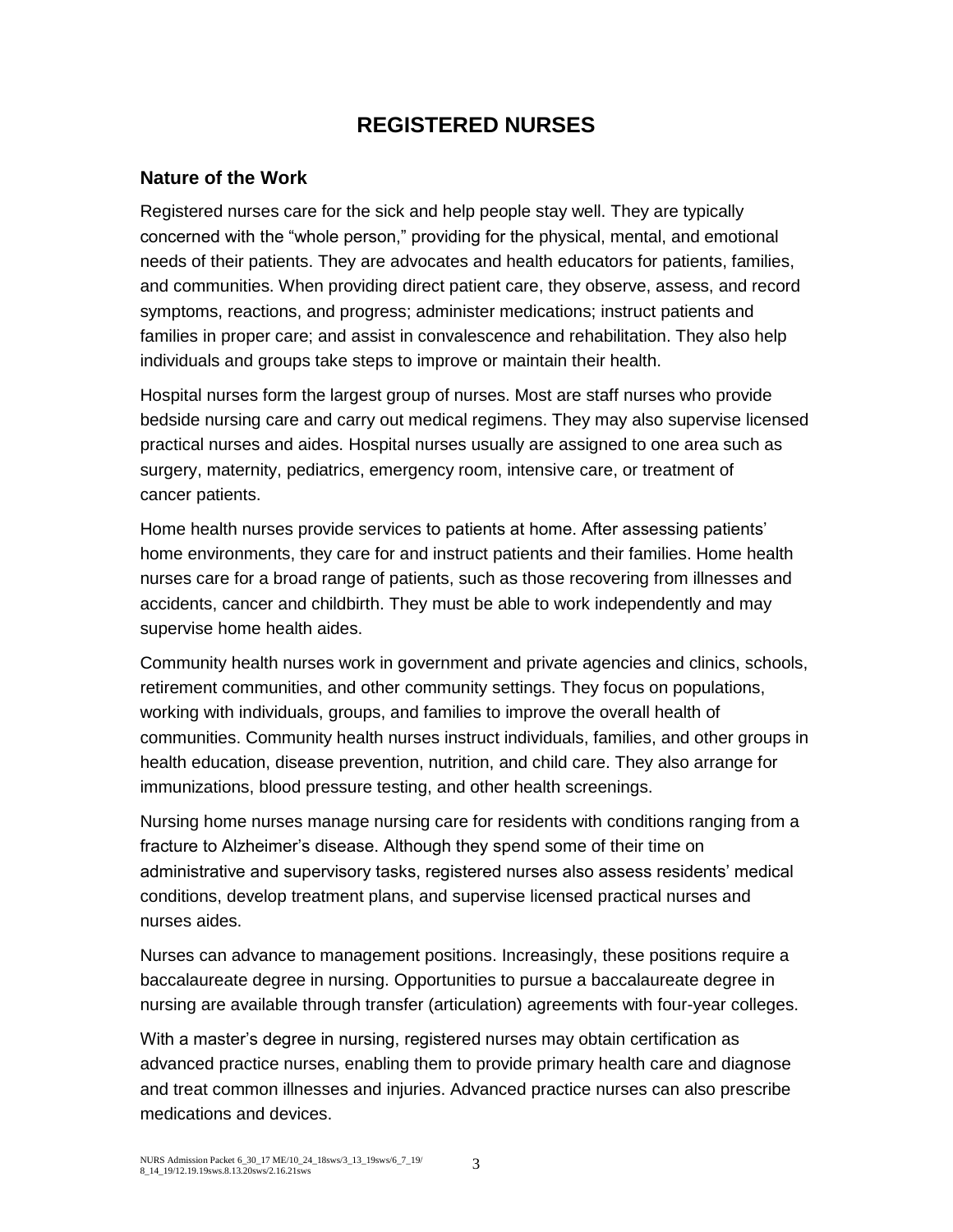### **Job Outlook**

Employment of registered nurses is expected to grow faster than the average for all occupations. Faster-than-average growth will be driven by technological advances in patient care, which permit a greater number of medical problems to be treated, and increasing emphasis on primary care. In addition, the number of older people, who are much more likely than younger people to need medical care, is projected to grow very rapidly.

### **Earnings**

The average salary for a Full-Time RN in NJ is over \$77,000.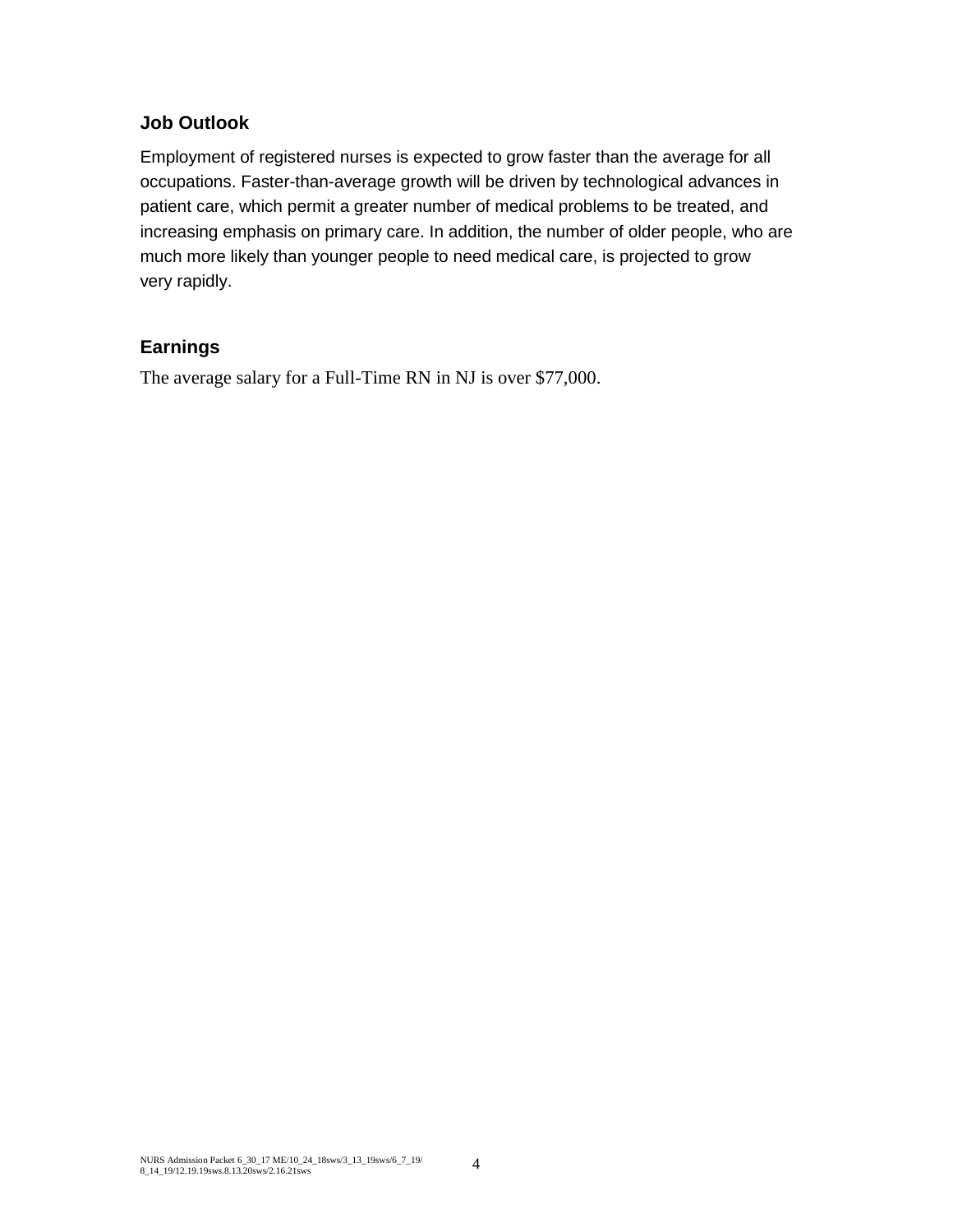### **LICENSURE REQUIREMENTS FOR HEALTH SCIENCE GRADUATES**

Graduates of the Health Science programs who wish to apply for a license to practice must answer questions on the licensing application related to criminal history. These questions can be accessed on the respective discipline Web site under the NJ Division of Consumer Affairs.

### **REQUIREMENTS FOR LICENSURE AS A PROFESSIONAL REGISTERED NURSE**

**The Nurse Practice Act of the State of New Jersey, the Board of Nursing Statutes (N.J.S.A. 45:11-26 et. seq.) and Regulations (N.J.S.A. 13:37) govern the legal practice of nursing in the state. It is important that applicants who plan to study nursing know the licensure requirements for the state in which they choose to practice. Graduation from the Brookdale Community College nursing program does not guarantee eligibility to meet licensing requirements.**

# **CRIMINAL HISTORY BACKGROUND CHECKS**

Clinical agencies mandate criminal history background checks for all students engaged in patient care, and each student must undergo a criminal history background check, which requires a valid Social Security number. These checks are conducted by an external vendor, and the information is sent to the College and to clinical agencies. Agency personnel will evaluate the information they receive and, in their sole discretion, make the final determination as to each student's ability to continue to engage in patient care in their agency. If a student is denied clinical placement by any clinical agency due to criminal history information, that student will be dismissed from the program.

Graduates of the Health Science programs who wish to apply for a license to practice must answer questions on the licensing application related to criminal history. These questions can be accessed on the respective discipline Web site under the NJ Division of Consumer Affairs.

# **DRUG SCREENING**

- 1. Clinical agencies require evidence of a negative drug screening before the start of the clinical experience. You will be given the information to obtain drug screening prior to starting clinical. Re-testing is required annually.
- 2. These screenings are conducted by the external vendor, and the information is sent to the student and to the College.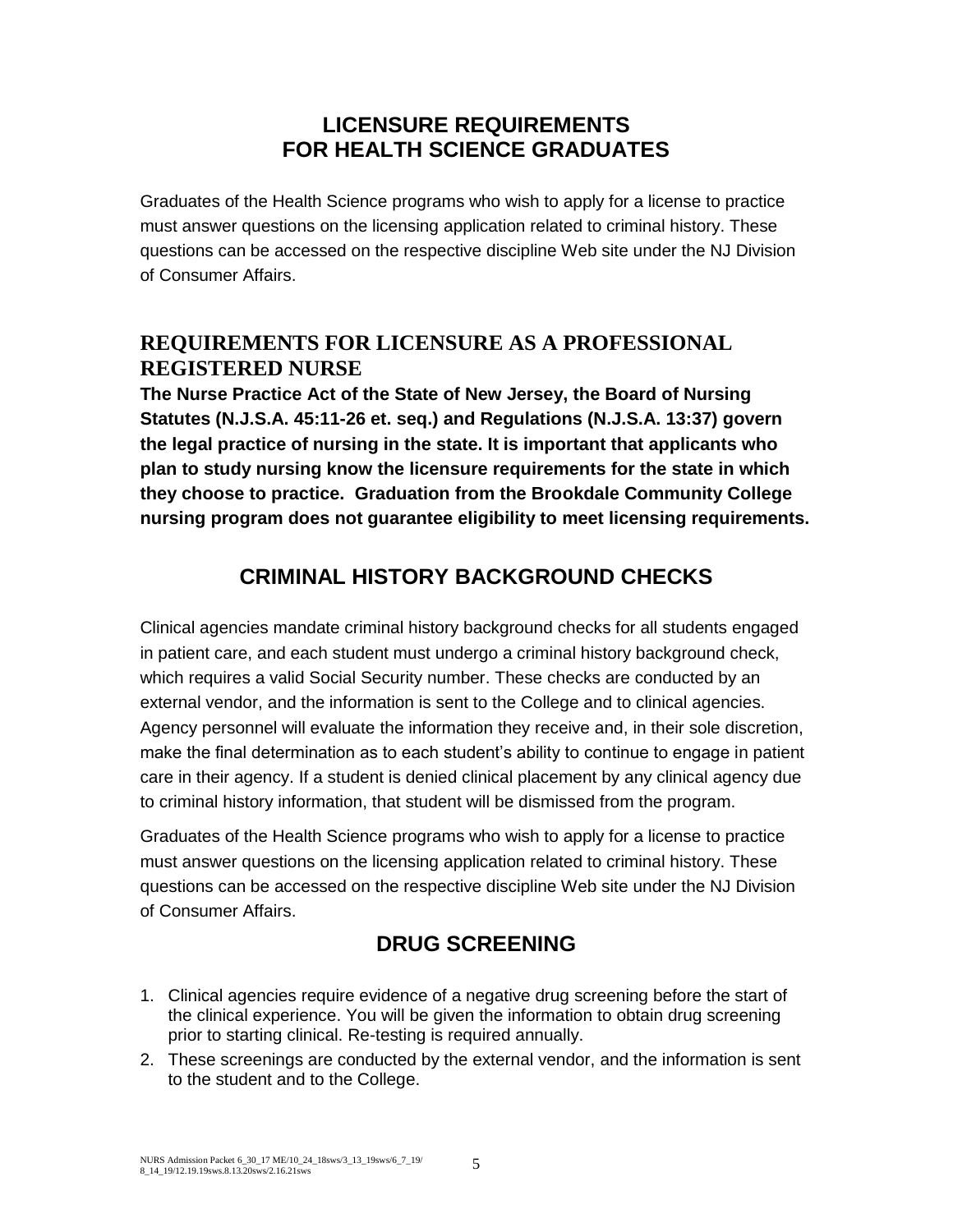- 3. If an initial drug screen is positive without documentation of medical necessity or a prospective student refuses to complete the drug screen, the student will not be allowed to enter into the health program.
- 4. If an initial drug screen comes back with a "Negative Dilute" result, the student will be allowed one additional re-test at their own expense.
- 5. If the second test result is a normal (not dilute) negative, the test is considered complete and satisfies the program requirement of a normal drug screen. If the second test result shows a "Negative – Dilute" result, the results will be reported to the clinical agency.
- 6. If a student is denied clinical placement by any clinical agency due to drug screening test results, the student will be dismissed from the program. As a result, the student will not be able to complete the requirements of the program.

# **Nondiscrimination Policy**

As an academic institution, Brookdale facilitates the free exchange of ideas, upholds the virtues of civil discourse, and honors diverse perspectives informed by credible sources. Our College values all students and strives for inclusion and safety regardless of a student's disability, age, sex, gender identity, sexual orientation, race, ethnicity, country of origin, immigration status, religious affiliation, political orientation, socioeconomic standing, and veteran status. For additional information, support services, and engagement opportunities, please visit [www.brookdalecc.edu/support.](http://www.brookdalecc.edu/support)

For information regarding:

- ◆ Brookdale's Academic Integrity Code
- ◆ Student Conduct Code
- ◆ Student Grade Appeal Process

Please refer to the [BCC Student Handbook](https://www.brookdalecc.edu/vp-student-success/handbook/) and [BCC Catalog.](http://catalog.brookdalecc.edu/)

## **Disability Services/Accommodations**

Brookdale Community College offers reasonable accommodations and/or services to persons with disabilities. Students with disabilities who wish to self-identify must contact the Disabilities Services Office at 732-224-2730 (voice) or 732-842-4211 (TTY) to provide appropriate documentation of the disability, and request specific accommodations or services. If a student qualifies, reasonable accommodations and/or services, which are appropriate for the college level and are recommended in the documentation, can be approved.

Students with Disability Alert Forms are responsible for giving them to the instructor. They are responsible for discussing the accommodations they are entitled to if the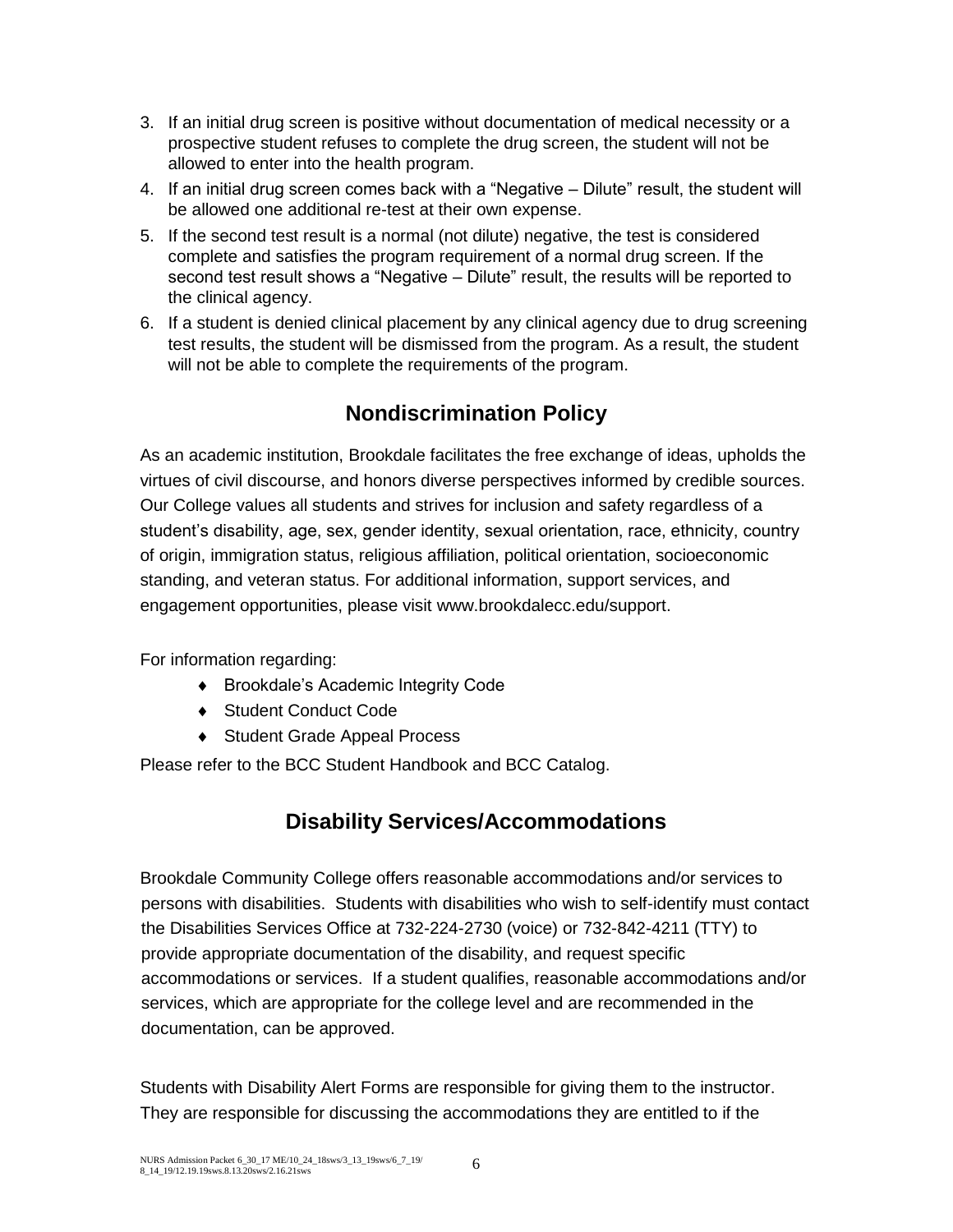provision of the accommodation(s) does not jeopardize the integrity of the course. They are responsible for requesting accommodations in a timely manner. Students must remind their professors a week before each examination to allow them and/or Disability Service Office staff to plan for testing accommodations. Students with disabilities must maintain the same responsibility for their education as other students. These responsibilities including maintaining the academic integrity of the courses and following the Student Conduct Code.

## **Mental Health**

- Mental Health Crisis Support: From a campus phone, dial 5555 or 732-224-2329 from an external line; off-hours calls will be forwarded to BCC police (2222 from a campus phone)
- Psychological Counseling Services: 732-224-2986 (to schedule an appointment during regular hours)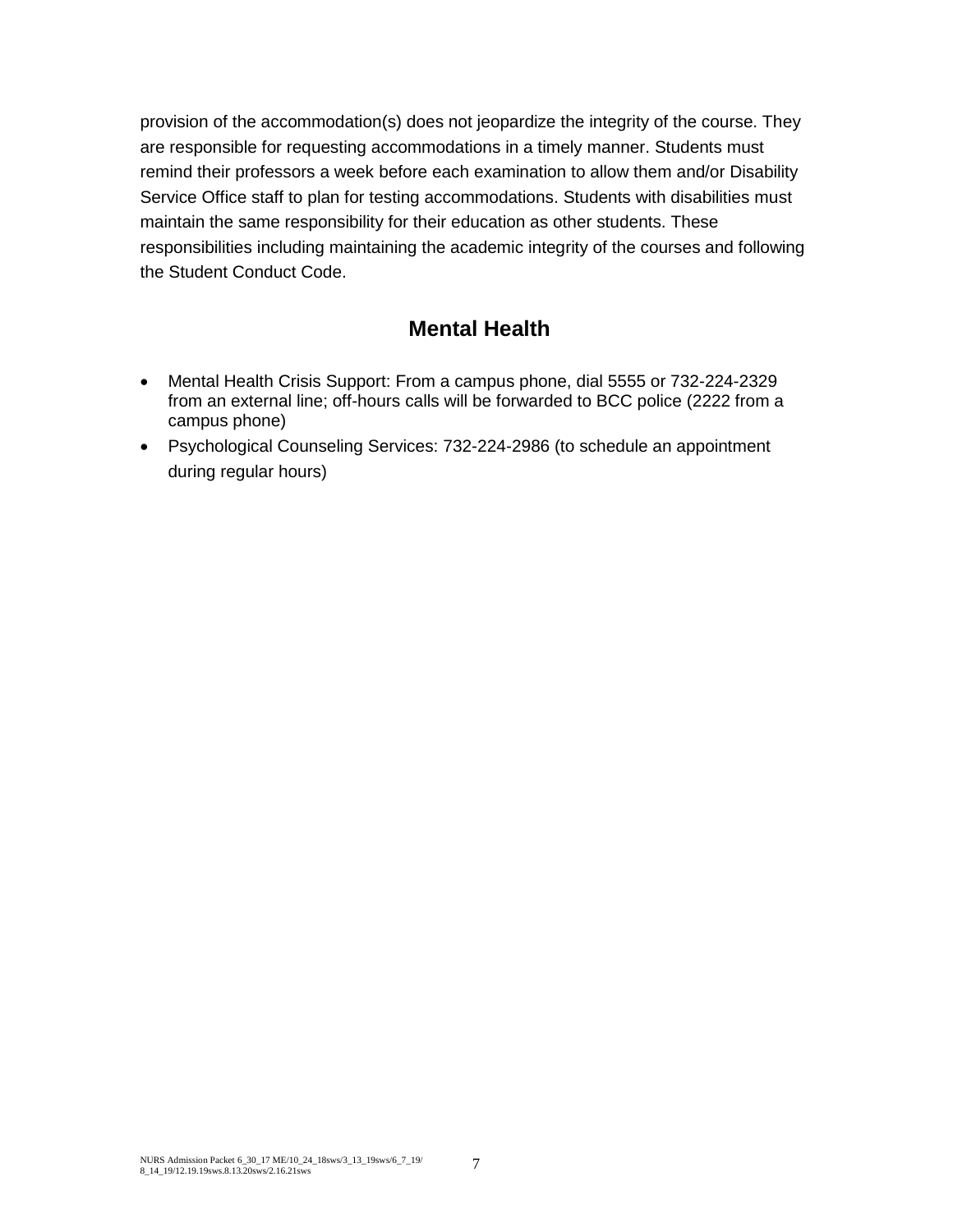## **NURSING PROGRAM ADMISSION PROCESS**

#### **Introduction**

The objective of the admission process is to admit qualified applicants to the Nursing Program. A rolling admission process is used for this program; that is, completed applications are reviewed on an ongoing basis, and qualified applicants who have completed the entire admission process are admitted until each class reaches capacity. When there are more applicants than seats for each class, a waiting list is kept in the Health Science Institute office.\* It is the responsibility of each applicant to verify his/her status on the waiting list with the Health Science Associate and to notify registration and the Health Science office if there is any change in address.

Requirements for admission to the Nursing Program include:

- 1. Graduation from high school or a GED.
- 2. Completion of the Brookdale application.
- 3. Completion of the Nursing Program application.
- 4. Completion of all Foundational Studies courses as determined by the College Foundational Studies Placement Test.
- 5. Completion of high school biology and chemistry or the equivalent college courses.
- 6. Achievement of passing scores on the Health Science entrance examination.
- 7. Attendance at an Information Session.
- 8. Completion of either a CNA/CHHA/PCA/PCT course.

Two (2) copies of high school/college transcripts are required. An official copy is to be sent directly to the Admissions Office. The other copy should be brought with the student for the meeting with an Academic Advisor. All communication with the Admissions Office should be addressed to:

> Beth Stryker Brookdale Community College Office of Admissions 765 Newman Springs Road Lincroft, New Jersey 07738 healthscienceadmissions@brookdalecc.edu

**\*There may be a waiting list for the Nursing Program. Please check with Beth Stryker at 732.224.2330 for more information.**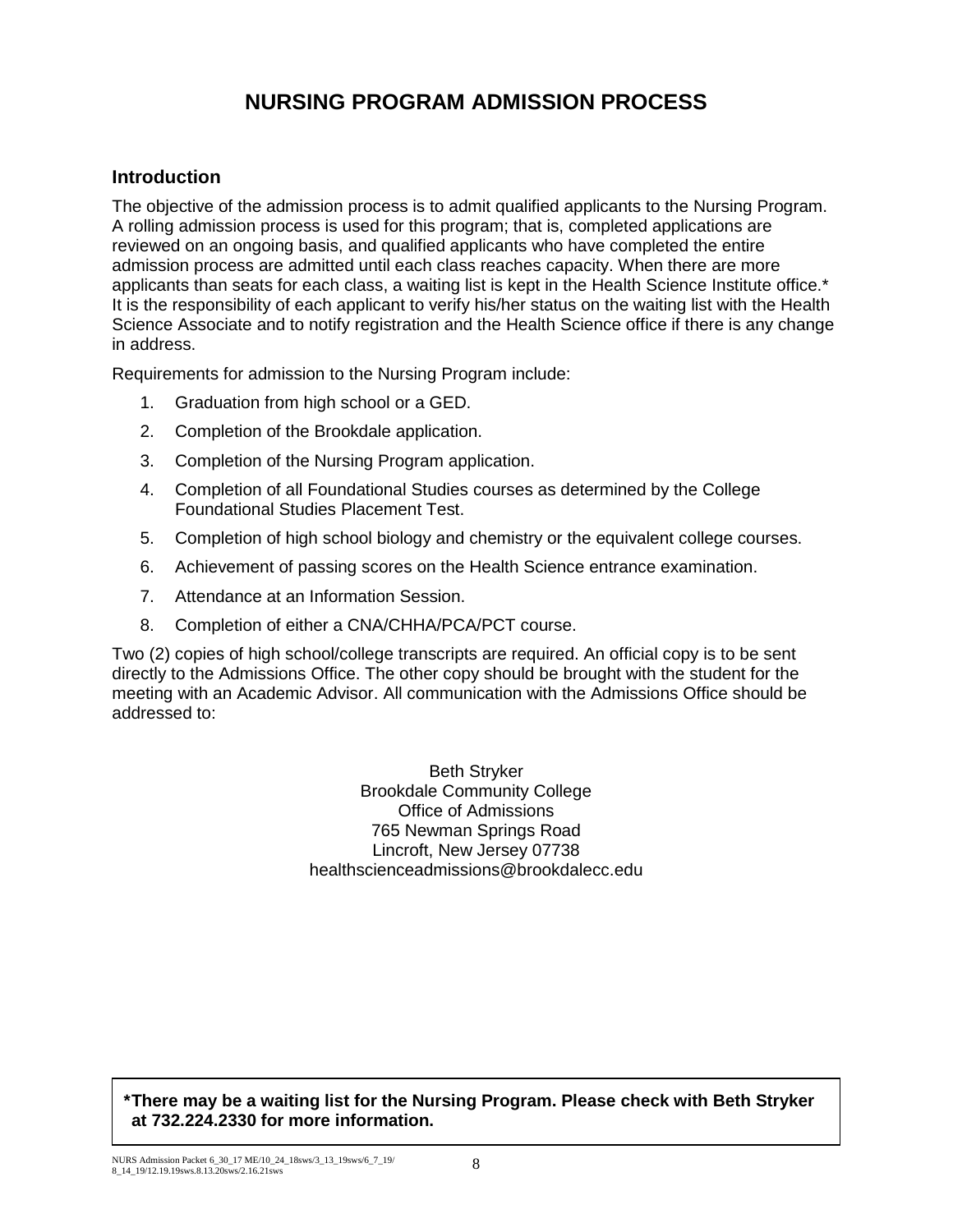### **Application Process**

- 1. **Complete the College application**.
- 2. **Complete the Nursing Program application.** The Nursing Program application should be returned to the Admissions Office as quickly as possible. The date that this application is received in the Admissions Office will determine in part (see #8 below) your placement on the waiting list. Tech Prep high school students may submit this application during their junior year if they are enrolled in chemistry and if the Health Science entrance examination has been scheduled.
- 3. **Take the Foundational Studies Placement Test.** When you file a College application, you will automatically be scheduled for the Foundational Studies Placement Test. This test is used to determine readiness for college-level courses. It includes English, mathematics, reading, and algebra. Students who do not pass a section(s) of the test must take the appropriate developmental course(s).

If a student has completed at least 24 college level credits including English composition and a mathematics course higher than elementary Algebra with a grade of "C" or better from an accredited college, this test may be waived. In order to obtain a waiver, contact the Admissions Office. For high school students, the Foundational Studies Placement Test may be taken in the senior year.

- 4. **Meet with an Academic Advisor.** Students will be given information about meeting with an advisor after taking the Foundational Studies Placement Test. Within one week, it is the student's responsibility to make an appointment with an advisor to have the Foundational Studies Placement Test results interpreted and to select appropriate courses. Tech Prep high school students should schedule a meeting with their Brookdale advisor before November of their senior year.
- 5. **Complete high school biology and chemistry** or equivalent college courses.
- 6. **Take the Health Science entrance examination for nursing students.** When all Foundational Studies courses and high school biology and chemistry, or equivalent college courses, are complete and grades posted to your transcript, contact Beth Stryker at [healthscienceadmissions@brookdalecc.edu](mailto:healthscienceadmissions@brookdalecc.edu) to get a pass for the Health Science entrance examination. All the above steps must be completed before the Health Science entrance examination can be taken. The Health Science Entrance exam must be taken at Brookdale Community College. Exam results from a test taken at another institution are not transferrable.

Students not achieving the minimum passing score on the entrance exam may retest after 30 days. If you are not successful on the second exam you must wait one year in order to retest. **You may only attempt the entrance exam three (3) times.**

- 7. **Attend an Information Session.** Once you have successfully completed the above steps you will be scheduled for an Information Session. Attendance at the Information Session is **a mandatory step** in the admission process. The purposes of the session are to provide students with more specific information about the program and to provide an opportunity for students to raise questions and share concerns. During the Information Session, students will complete a questionnaire which will be used by the Health Science Institute office for placement purposes. High school students may attend the Information Session during their senior year.
- 8. **Be placed on the waiting list.** After you have attended the Information Session your name will be placed on the waiting list. Placement on the waiting list will be prioritized by information session and then by the date the Nursing Program application is received in the Admissions Office.
- 9. **Read the Criminal History Background Check Information on Page 5. Criminal history clearance is required to begin the program.**
- 10. **Read the Drug Screening Information on Page 5. A negative Drug Screen is required to start the program.**
- **11. Complete a nurse's aide course with a passing grade.** The following courses are accepted: Certified Nurse Aide, Certified Home Health Aide, Patient Care Assistant or Patient Care Technician. Training must include the appropriate in-person clinical skills validation to meet the requirement. CNA requires clinical experience in a residential care facility or hospital, CHHA requires either in-person skills validation or clinical in a residential care facility and PCT/PCA requires clinical experience in a residential care facility or hospital. Licensure is not required. All other certifications require departmental approval.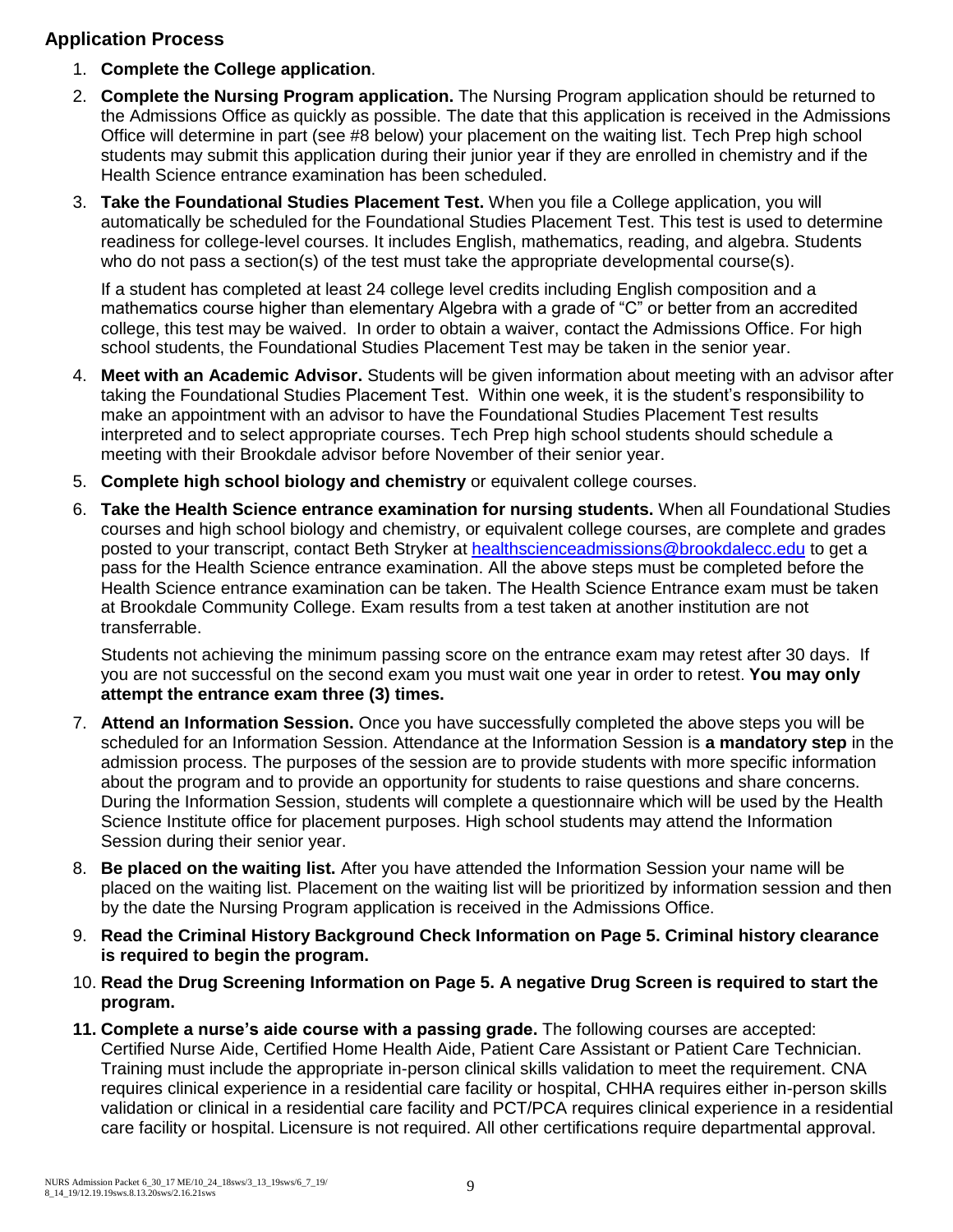### **Admission into the Nursing Program**

- 1. **Receive an acceptance letter and an Intent to Enroll form.** Students will be notified by mail of acceptance to the Nursing Program. At that time the student will receive an Intent to Enroll form.
- 2. **Return the Intent to Enroll form.** If a student does not return the Intent to Enroll form, he/she will be dropped from the list and must reapply for admission. The Intent to Enroll form **must** be returned to the Health Science Office within the time specified on the form. **No student's admission is processed until the Intent to Enroll Form with the starting date identified has been received in the Health Science Institute office.**
- 3. **Provide proof of successful completion of a nurse's aide course.** Certified Nurse's Aide (CNA), Certified Home Health Aide (CHHA), Patient Care Assistant (PCA), or Patient Care Technician (PCT) are acceptable. Training must include the appropriate in-person clinical skills validation to meet the requirement. CNA requires clinical experience in a residential care facility or hospital, CHHA requires either in-person skills validation or clinical in a residential care facility and PCT/PCA requires clinical experience in a residential care facility or hospital. Licensure is not required. As soon as the course is completed, proof of completion must be submitted to the Health Science Institute.
- 4. **Register.** No student may register for nursing classes without approval from the Health Science Institute.

#### **Deferrals**

- 1. Students may defer admission to the Nursing Program twice without losing their place on the waiting list. If a student requests a third deferment, the student's name will be placed at the end of the waiting list.
- 2. Students who drop their course less than 30 days prior to the first day of class will be placed at the end of the waiting list.
- 3. Students who defer admission more than 30 days prior to the first day of class will maintain their place on the waiting list if it is their first or second deferment.

#### **Transfer of General Education Courses**

There is no time limit on the transferability of general education courses. Transfer courses must come from an accredited institution. A grade of "C" or higher is required for a course to transfer into Brookdale.

#### **STARS Admission**

Seats are held for NJ STARS students who have met the admission requirements. Students who refuse an offer of admission will have one additional opportunity for admission before they are placed at the end of the waiting list.

#### **Tech Prep Admission**

Seats are held for Tech Prep students who have met the admission requirements and who have graduated from high school within the past three years. High school students who are in the Monmouth County Tech Prep Program may submit an application during their junior or senior year if biology has been successfully completed, the student is currently enrolled in chemistry, and the Health Science entrance examination has been scheduled. The Foundational Studies Placement Test is taken during the second term of the senior year. Students who refuse an offer of admission will be placed at the end of the waiting list. High school graduates may, however, advance through the standard rolling admissions process.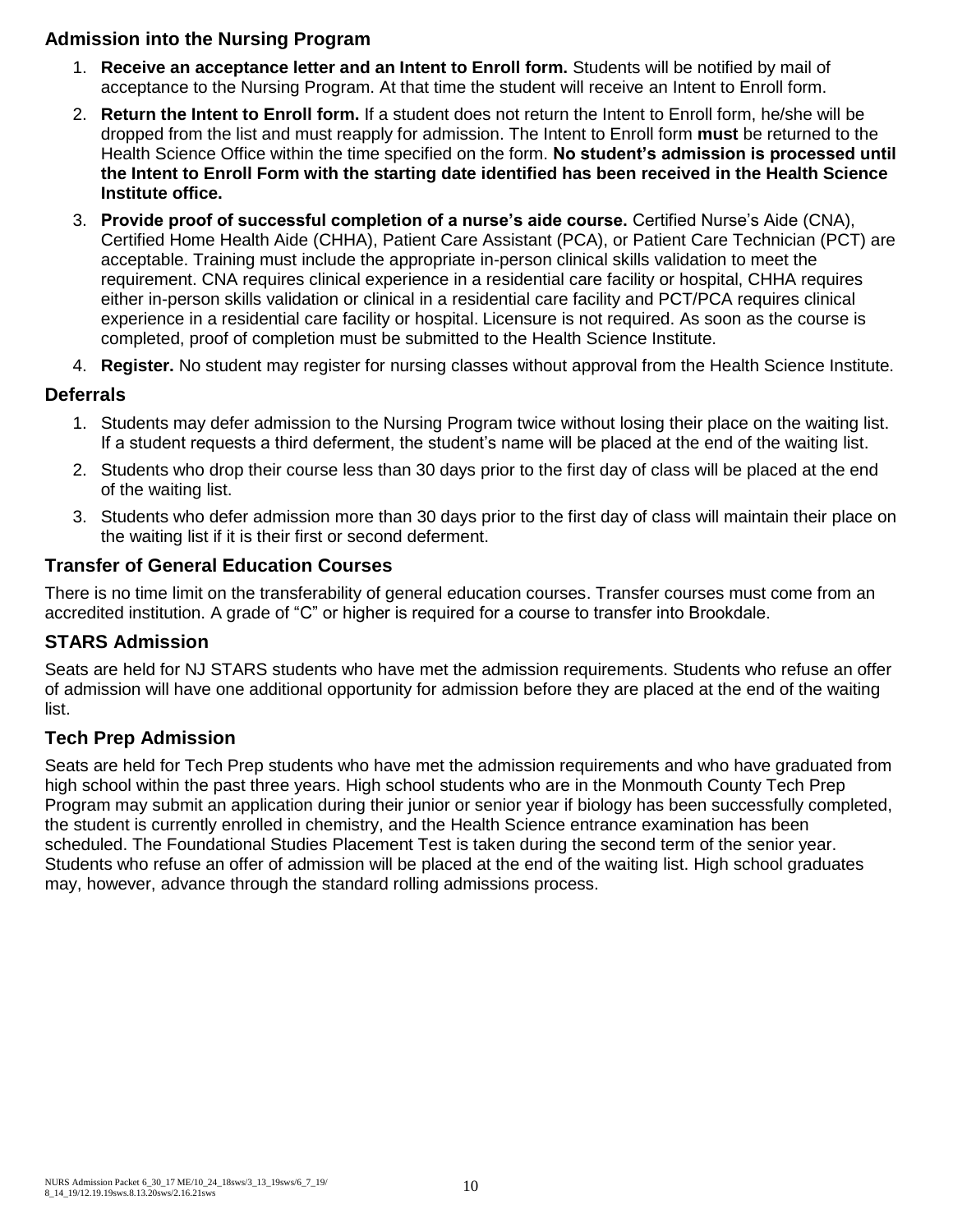#### **Nursing Program, A.A.S.**

This program prepares the student for entry-level nursing positions in hospitals or comparable facilities. Clinical learning experiences are required in some courses. Upon completion of the program, students are eligible to sit for the National Council Licensing Exam for Registered Nursing (NCLEX-RN). Successful completion of this examination results in licensure as a Registered Nurse (RN).

#### **Suggested Sequence - Nursing A.A.S. Program Degree**

The following sequence is an example of how this degree can be completed. This sequence is based on satisfaction of all Foundational Studies requirements and prerequisites and presumes a Fall Term start date. An individual's program may vary depending on transfer institution, career objectives, or individual needs. See an academic advisor for other options and to monitor your progress. Students must satisfy specific requirements in order to be admitted to this program. See Admission to Health Science Programs, [Admission and](http://catalog.brookdalecc.edu/preview_program.php?catoid=8&poid=951&returnto=593)  [Registration](http://catalog.brookdalecc.edu/preview_program.php?catoid=8&poid=951&returnto=593) section of this catalog.

#### **Semester 1**

- BIOL111 Anatomy and Physiology I Credits: 4
- ENGL121 English Composition: The Writing Process Credits: 3
- PSYC106 Introduction to Psychology II Credits: 3
- HESC 107 Exploring Healthcare Careers Credits: 2
- HESC 105 Medical Terminology Credits: 3 or
- HESC 115 Nutrition and Health Credits: 3 or
- HESC 165 Pathophysiology Credits: 3 **Total credits: 15**

#### **Semester 2**

- BIOL112 Anatomy and Physiology II Credits: 4
- NURS 111 Professional Roles I Credits: 1
- NURS 125 Pharmacology for Nurses Credits: 2
- NURS 171 Nursing Concepts I Credits: 6 **Total credits: 13**

#### **Semester 3**

- PSYC208 Life Span Development Credits: 3
- NURS 165 Issues in Nursing Credits: 2
- NURS 112 Professional Roles II Credits: 1
- NURS 172 Nursing Concepts II Credits: 6 **Total credits: 12**

#### **Semester 4**

- BIOL213 Microbiology Credits 4
- NURS 211 Professional Roles III Credits: 1
- NURS 271 Nursing Concepts III Credits: 7
- **Total credits: 12**

#### **Semester 5**

- ENGL122 English Composition: Writing and Research Credits: 3
- NURS 212 Professional Roles IV Credits: 4
- NURS 272 Nursing Concepts IV Credits: 5 *Note: Faculty recommend that ENGL 122 be taken in the summer session. For a full-time credit load this semester students can take courses required for the BSN degree.* **Total credits: 12**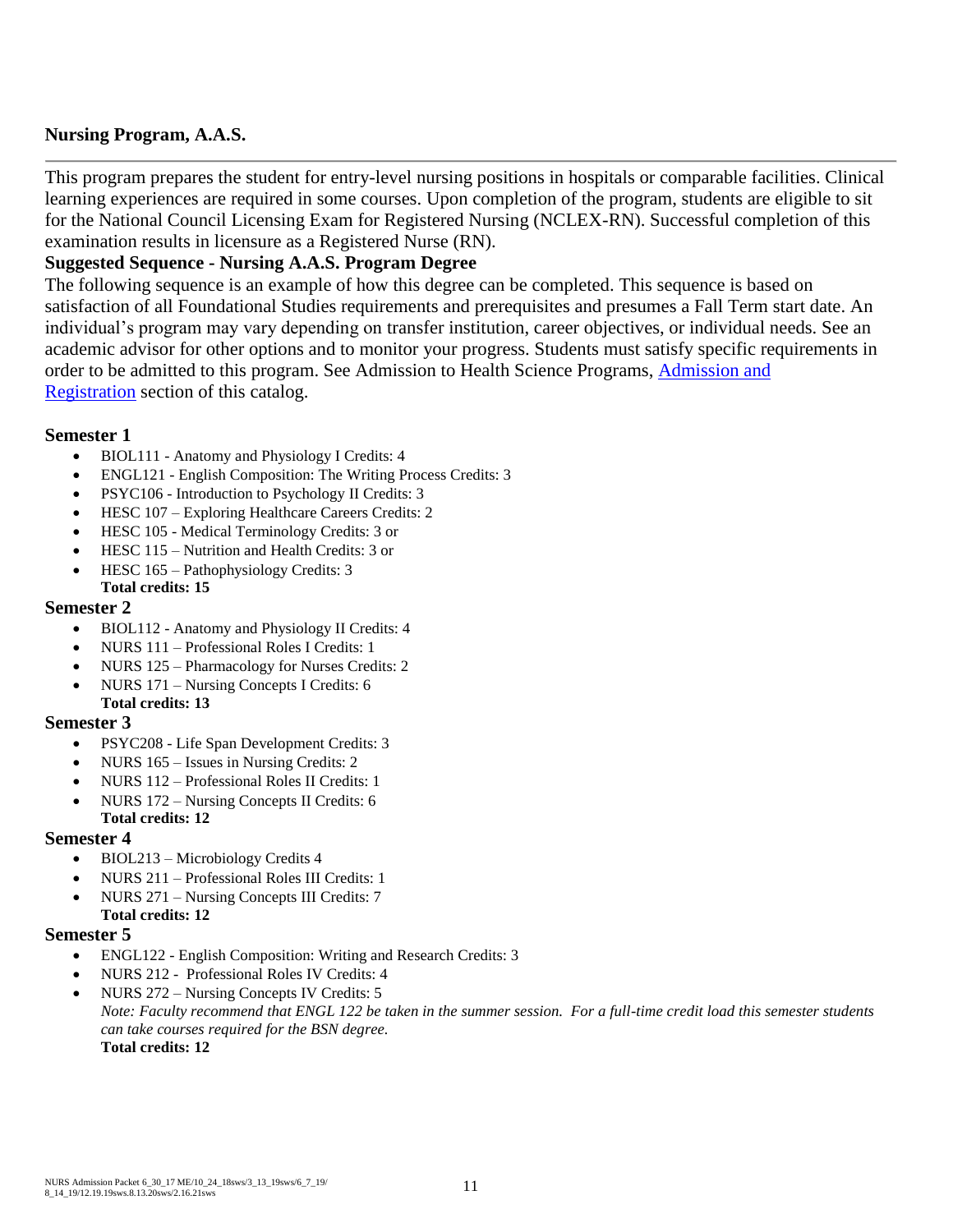## **NURSING PROGRAM ADMISSION CHECKLIST**

- $\Box$  1. Complete a Brookdale application.
- 2. Carefully review the Nursing Program Admission Packet at **http://brookdalecc.edu/pages/244.asp**
- $\Box$  3. Complete a Nursing Program application. Return the application to the Admissions office. All communication with the Admissions office should be addressed to:

Beth Stryker Office of Admissions Brookdale Community College 765 Newman Springs Road Lincroft, New Jersey 07738 [healthscienceadmissions@brookdalecc.edu](mailto:healthscienceadmissions@brookdalecc.edu)

- $\Box$  4. Take the Foundational Studies Placement Test (may be waived if student has completed 24 college credits including college-level math and English composition with a grade of "C" or better from another college).
- $\square$  5. Have a college transcript sent to Admissions if you are transferring courses. Transcripts must be official and students wishing to have previous credits evaluated toward Brookdale degrees are responsible for having transcripts sent to the Admissions office and informing their Academic Advisor that they would like their transcripts evaluated. Transcripts will not be evaluated until the student has successfully completed one semester at Brookdale.
- $\Box$  6. Make an appointment with Counseling and Advising located in the second floor of the CAR Building. Questions about prerequisites and general education courses should be directed to your Academic Advisor. Call 732-224-2555 to make an appointment.
- $\Box$  7. Complete all Foundational Studies courses as determined by the College Foundational Studies Placement Test.
- $\Box$  8. Complete high school biology and chemistry or the equivalent college courses.
- $\Box$  9. Take the Health Science entrance examination. When all Basic Skills courses and high school biology and chemistry, or equivalent college courses, are complete and grades posted to your transcript, contact Beth Stryker a[t healthscienceadmissions@brookdalecc.edu](mailto:healthscienceadmissions@brookdalecc.edu) to get a pass for the Health Science entrance examination. **It is the student's responsibility to contact the Admissions office when all Foundational Studies courses and high school biology and chemistry, or equivalent college courses, are successfully completed.**
- □ 10. Attend an Information Session. **Once you have successfully completed the above steps you will be scheduled for an Information Session by the Admissions office**. Attendance at the Information Session is a **mandatory step** in the admission process. A student's name will not be placed on the waiting list until he or she attends an Information Session.
- $\Box$  11. Complete a course as a Certified Nurse Aide (CNA), Certified Home Health Aide (CHHA), Patient Care Assistant (PCA) or Patient Care Technician (PCT) with a passing grade prior to starting the first nursing class. Training must include in-person clinical skills validation, appropriate for the course, to meet the requirement. CNA requires clinical experience in a residential care facility or hospital, CHHA requires either in-person skills validation or clinical in a residential care facility and PCT/PCA requires clinical experience in a residential care facility or hospital. Licensure is not required. All other certifications require departmental approval.